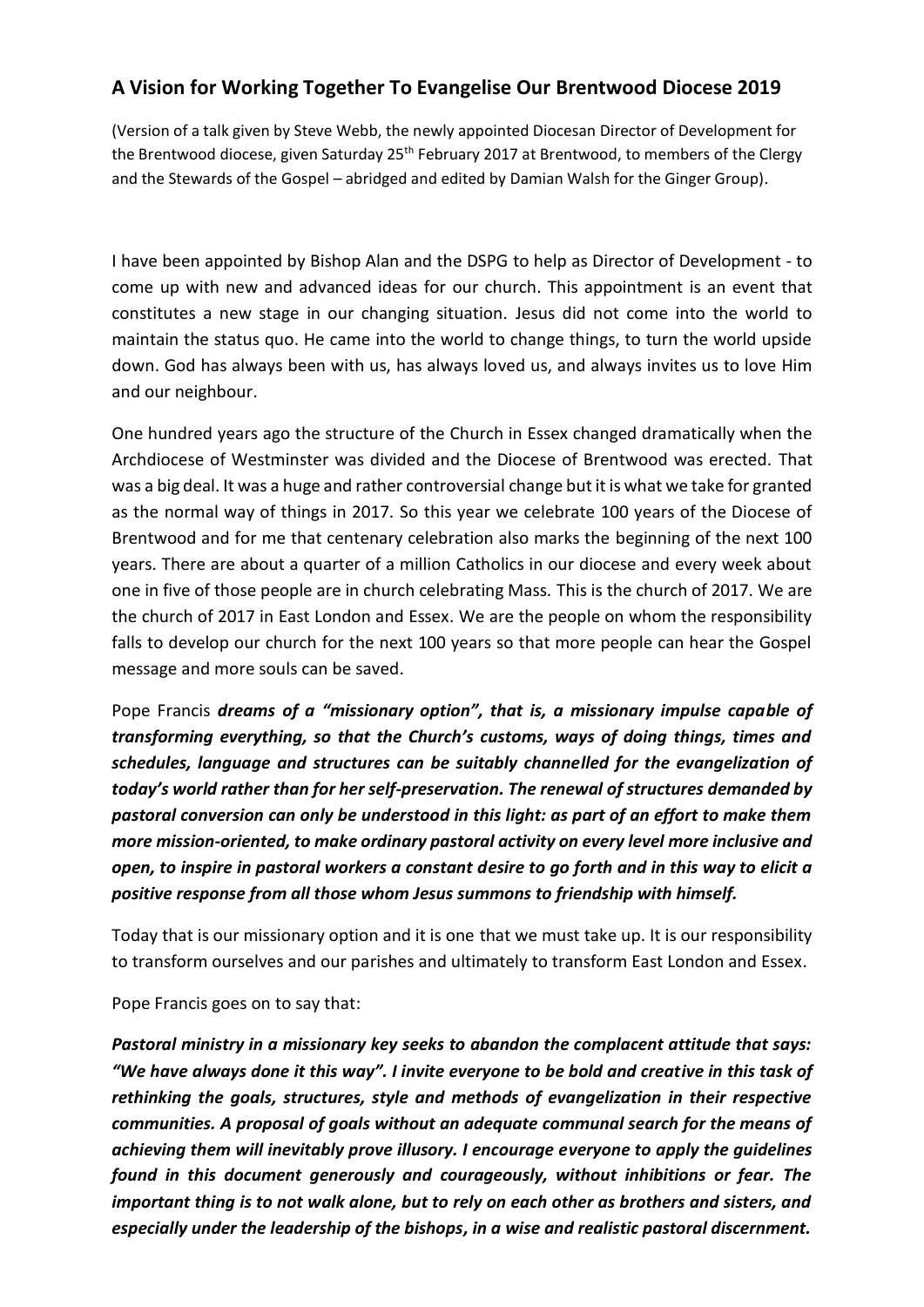If we are to be wise, that does not mean that we must be blindly optimistic. We must not look away from the things that interfere with our missionary option, our joy or our new chapter of evangelisation. We must confront them head on; we must tackle every potential impediment to our development, as the Holy Father says:

## *Challenges exist to be overcome! Let us be realists, but without losing our joy, our boldness and our hope-filled commitment. Let us not allow ourselves to be robbed of missionary vigour!*

So… I will try to be your Director of Development adhering to this spirit of realistic optimism and joy, overcoming challenges as they present themselves. I will look at everything afresh and I will facilitate a time of discernment, decision making and change for our Diocese, as we seek to make best use of our resources to spread the Gospel and to offer the best possible pastoral support to Catholics across Essex and East London.

My role will involve the design and management of a diocesan change plan involving clergy, lay people and other stakeholders. We will look at everything afresh. Everything we do, everything we have and everything we are. On a daily basis I will always try to heed Bishop Alan's recurring message that we must put God firmly at the centre of all that we do and use prayer as the basis of everything. Whenever it looks like I am failing in this….. and it will.... please help me. Together we will be working towards that missionary impulse capable of transforming everything in our diocese. Together we will work to evangelise our diocese. Today we are a rich blend of Priests and Laity walking together in a new stage in a changing situation. We all have different talents and gifts and when we engage in a fruitful dialogue and work together guided by the Holy Spirit we can do almost anything.

I know that not everyone is as enthusiastic about change as I am. I know that for some, "change" is a scary word leading to a very scary place where the unknown lives. I know that everyone has different responses to the idea of change, to the process of change and to the results of change. Change is a process and as a catholic community we are effectively on a pilgrimage through that process to a place that we do not yet know.

Everyone will be heard and listened to and everyone will be taken seriously. I will go through the results of that process of enquiry with equal care, prayer and respect. Once I have done these things and conferred with the Bishop, his council and the DSPG, I will tell you in some detail how I think we should move forward together and then we will look at the direction of travel together to map out our journey. We will discuss that together later on in the year but right from the word go we will begin to implement some practicalities that will enable parishes to grow in the ways that they work together to evangelise our diocese and how they organise themselves.

The Stewards of the Gospel and the Clergy are both valuable and valued parts of this process and I will want to keep your contribution to the forefront of this work. I will arrange future meetings in the next few weeks and they will begin to look at some of the immediate and practical ideas that are brought forward.

Please bear in mind that I have not yet started work formally but that said my intention is that the following timetable will be implemented.